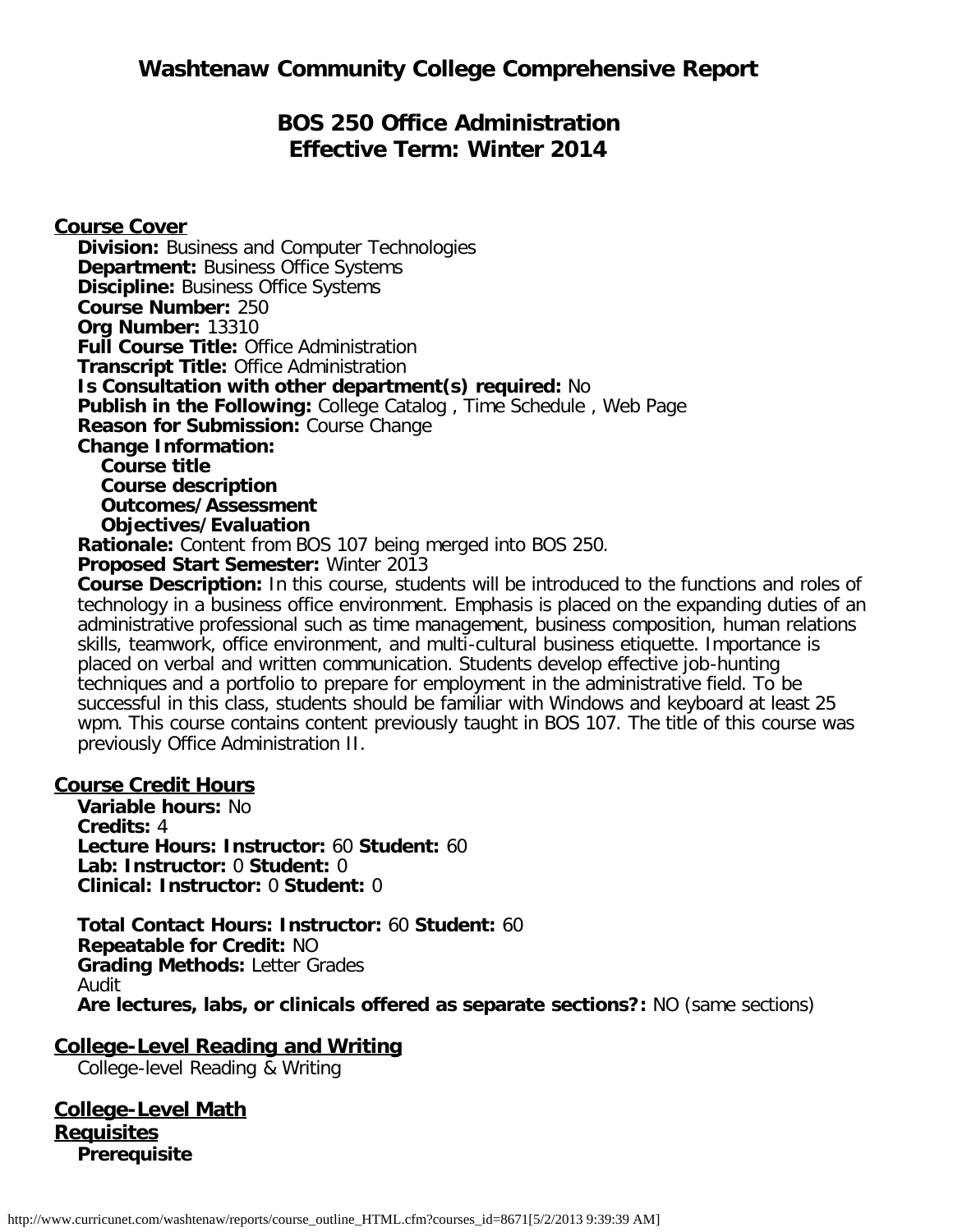BOS 157

### **General Education**

**General Education Area 7 - Computer and Information Literacy** Assoc in Arts - Comp Lit Assoc in Applied Sci - Comp Lit Assoc in Science - Comp Lit

# **Request Course Transfer**

**Proposed For:**

# **Student Learning Outcomes**

1. Identify roles and duties of administrative assistants in a productive business office. **Assessment 1**

**Assessment Tool:** Exam **Assessment Date:** Winter 2014 **Assessment Cycle:** Every Three Years **Course section(s)/other population:** All sections **Number students to be assessed:** All students **How the assessment will be scored:** Answer Sheet **Standard of success to be used for this assessment:** 75% of students will score 75% or higher. **Who will score and analyze the data:** Departmental Faculty

2. Recognize and apply business standards to verbal and written communication.

#### **Assessment 1**

**Assessment Tool:** Exam **Assessment Date:** Winter 2014 **Assessment Cycle:** Every Three Years **Course section(s)/other population:** All sections **Number students to be assessed:** All students **How the assessment will be scored:** Answer Sheet **Standard of success to be used for this assessment:** 75% of students will score 75% or higher. **Who will score and analyze the data:** Departmental Faculty

3. Prepare and format various business documents including itineraries, agendas, minutes, letterheads, and expense reports.

# **Assessment 1**

**Assessment Tool:** Practical exam **Assessment Date:** Winter 2014 **Assessment Cycle:** Every Three Years **Course section(s)/other population:** All sections **Number students to be assessed:** All students **How the assessment will be scored:** Answer Sheet and checklist **Standard of success to be used for this assessment:** 75% of students will score 75% or higher. **Who will score and analyze the data:** Departmental Faculty **Assessment 2 Assessment Tool:** Portfolio **Assessment Date:** Winter 2014 **Assessment Cycle:** Every Three Years **Course section(s)/other population:** All sections **Number students to be assessed:** All students **How the assessment will be scored:** Departmentally-developed rubric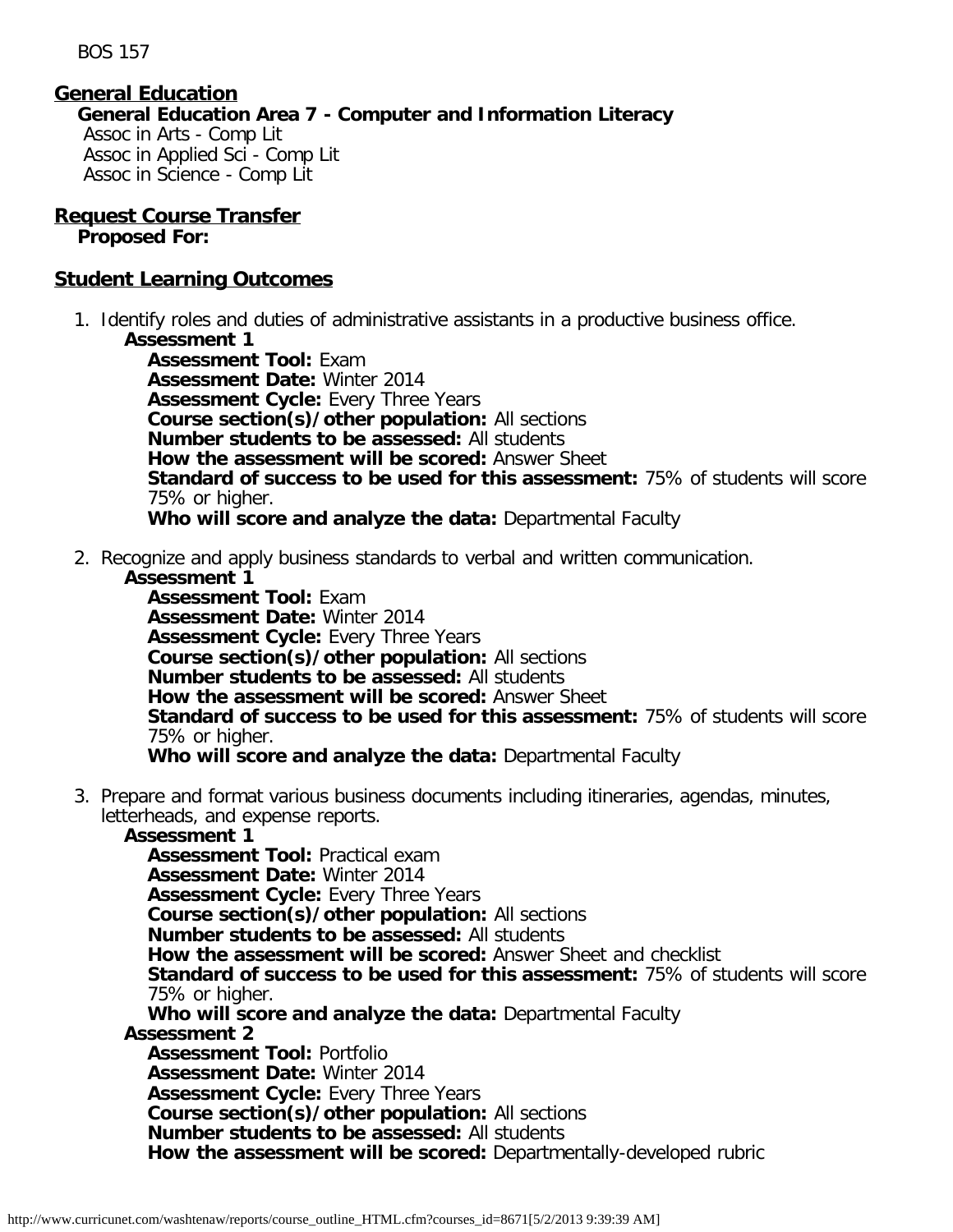**Standard of success to be used for this assessment:** 75% of students will score 75% or higher.

**Who will score and analyze the data:** Departmental Faculty

4. Perform various general office activities including communication, records management, proofreading and editing, and keying office documents.

**Assessment 1 Assessment Tool:** Exam **Assessment Date:** Winter 2014 **Assessment Cycle:** Every Three Years **Course section(s)/other population:** All sections **Number students to be assessed:** All students **How the assessment will be scored:** Answer Sheet **Standard of success to be used for this assessment:** 75% of students will score 75% or higher. **Who will score and analyze the data:** Departmental Faculty **Assessment 2 Assessment Tool:** Portfolio **Assessment Date:** Winter 2014 **Assessment Cycle: Every Three Years Course section(s)/other population:** All sections **Number students to be assessed:** All students **How the assessment will be scored:** Departmentally-developed rubric **Standard of success to be used for this assessment:** 75% of students will score 75% or higher. **Who will score and analyze the data:** Departmental Faculty

5. Develop appropriate job hunting skills for seeking clerical positions in a changing business environment.

# **Assessment 1**

**Assessment Tool:** Exam **Assessment Date:** Winter 2014 **Assessment Cycle:** Every Three Years **Course section(s)/other population:** All sections **Number students to be assessed:** All students **How the assessment will be scored:** Answer Sheet **Standard of success to be used for this assessment:** 75% of students will score 75% or higher.

**Who will score and analyze the data:** Departmental Faculty

#### **Assessment 2**

**Assessment Tool:** Portfolio **Assessment Date:** Winter 2014 **Assessment Cycle: Every Three Years Course section(s)/other population:** All sections **Number students to be assessed:** All students **How the assessment will be scored:** Departmentally-developed rubric **Standard of success to be used for this assessment:** 75% of students will score 75% or higher.

**Who will score and analyze the data:** Departmental Faculty

# **Course Objectives**

- 1. Identify soft skills necessary in a business office.
	- **Matched Outcomes**
- 2. Explain the differences between ethics, etiquette, protocol, and politics in a business office. **Matched Outcomes**
- 3. Describe ways the administrative assistant can benefit from services provided by a corporate travel agency. **Matched Outcomes**